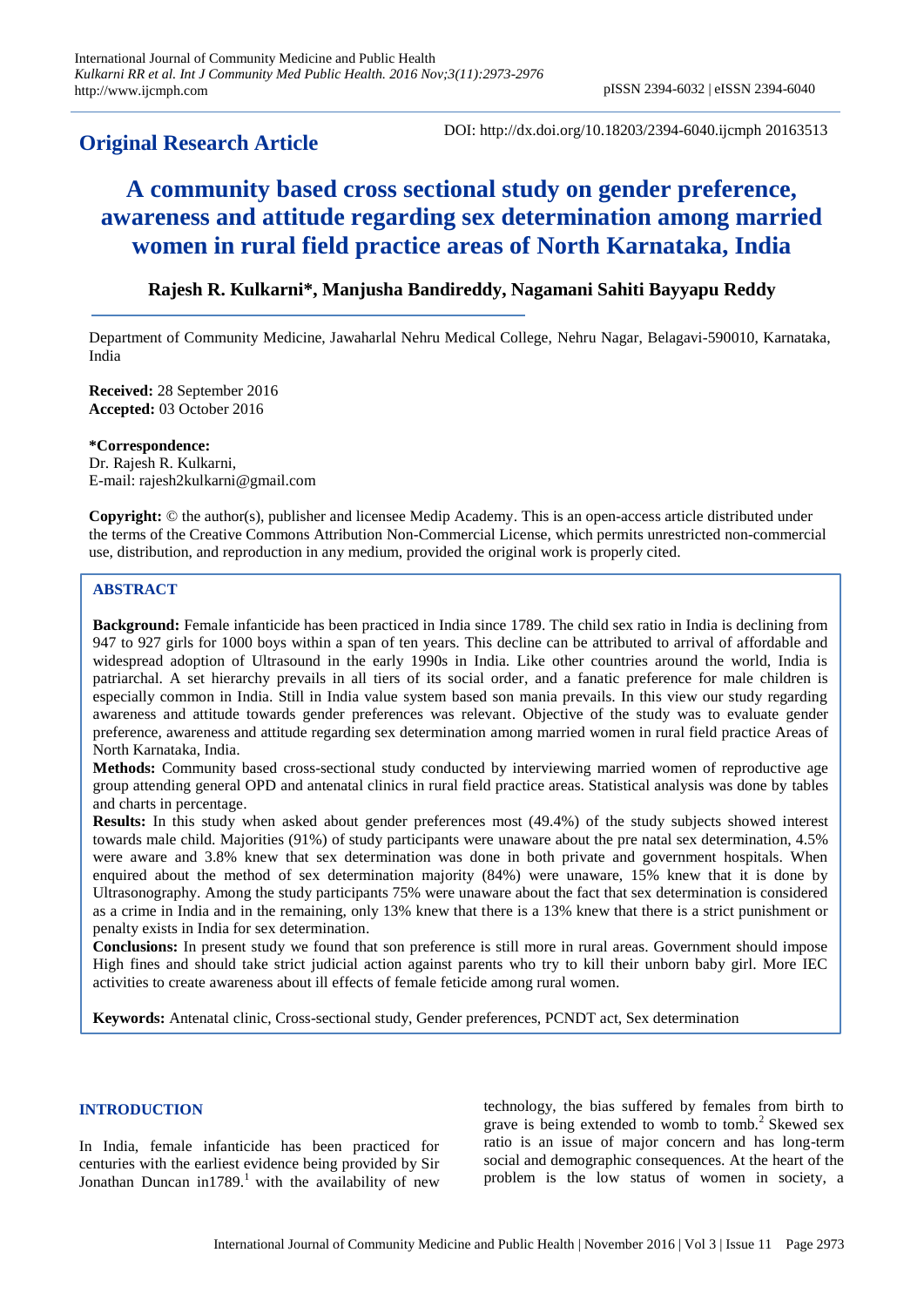patriarchal social framework and value system based on son mania.<sup>3</sup> According to the Census of India, 2011, the sex ratio is low i.e. 940 females per 1000 males. But the more worrying fact is the juvenile sex ratio (female – male ratio of children below 6 years) is even lower (914/1000) and has fallen from 927 girls/1000 boys in 2001. <sup>5</sup> Despite the existence of preconception and prenatal diagnostic technique (PNPCDT) Act, there is dire need to strengthen their law since the number of conviction is despairingly low as compared to burden posed by this crime.<sup>2</sup>

Many incidents have shown that still in rural India value system based son mania prevails. In this view we conducted our study to evaluate Gender Preference, Awareness and attitude regarding sex determination among married women residing in rural field practice areas of North Karnataka, India.

#### **METHODS**

The Study was conducted from August to September 2013 and is a community based descriptive Cross sectional study. All married women of reproductive age group (18-45 years) attending general OPD and antenatal clinics of our three rural field practice area were included in the study. With the confidence interval of 95% and taking into account of population of three primary health centres the sample size using "survey system'' software comes out to be 488. [Available at http://www.surveysystem. com/ sscalc.htm (developed by Creative Research Systems)].

A pre-designed pretested proforma was used to elicit information on socio-demographic and Socio Economic Status of study subjects and also to evaluate their knowledge regarding gender preference and to assessing their attitude and practice regarding sex determination. Modified Kuppuswamy classification was used to assess socio-economic class. Consent was taken from every patient and strict confidentiality of the data was maintained. Data were entered in Microsoft Excel and Statistical analysis was done by using tables and charts in percentage.

#### **RESULTS**

This is a community based descriptive cross sectional study where 488 women from rural areas were studied. Most (68.6%) of the study participants attending ANC clinic belong to the age group of 18-25 years and 26.6% women belong to the age group of 26-32 years, 3.7% were in the age group of 33-39 years. Among the study participants 72.1% women attending ANC clinic were Hindus and 26.6% women were Muslims. Majority (90.6%) of women attending ANC clinic were from lower middle socio-economic class and remaining 9.4% women were from upper lower class (Table 1).

In this study when asked about gender preference in the rural area study participants showed more interest towards male chid (49.4%). When asked about participant's interest about fetal sex determination majority (95.5%) showed interest in sex determination during antenatal period only (Table 2). When interviewed about preferred combination of children most (59%) women preferred equal number of boys and girls, 19.4% had no preference and 17.6% women preferred only boys  $(Table 3)$ .

#### **Tables 1: Sociodemographic characteristics of study participants attending ANC clinics.**

| Age group            | <b>Number of women</b> | Percentage |  |
|----------------------|------------------------|------------|--|
| 18-25                | 335                    | 68.6       |  |
| 26-32                | 130                    | 26.6       |  |
| 33-39                | 18                     | 3.7        |  |
| $40 - 45$            | 5                      | 1.1        |  |
| <b>Religion</b>      |                        |            |  |
| Hindu                | 352                    | 72.1       |  |
| Muslim               | 132                    | 27.1       |  |
| Christian            | 0                      | 0          |  |
| Others               | 4                      | 0.8        |  |
| Socio-economic class |                        |            |  |
| Upper                | 0                      | $\theta$   |  |
| <b>Upper Middle</b>  | 0                      | 0          |  |
| <b>Lower Middle</b>  | 442                    | 90.6       |  |
| <b>Upper Lower</b>   | 46                     | 9.4        |  |
| Lower                | 0                      | $\Omega$   |  |

#### **Table 2: Women showing interest in fetal sex determination by their natal status (N=488).**

| Natal status    | <b>Study participants</b> |                    |
|-----------------|---------------------------|--------------------|
| <b>interest</b> | <b>Number</b>             | <b>Percentages</b> |
| Antenatal       | 471                       | 96.5               |
| Postnatal       | 14                        | 2.9                |
| <b>Others</b>   |                           | 0.6                |
| Total           |                           | 100                |

In this study among the study participants majority (91%) were not aware about the pre natal sex determination, 4.5% were aware about the sex determination and 3.8% were of the opinion that sex determination was done in both private and government hospitals.

#### **Table 3: Preferred combinations of children by study subjects (N=488).**

| <b>Combination of children</b> | <b>Study participants</b> |                    |
|--------------------------------|---------------------------|--------------------|
| preferred                      | <b>Number</b>             | <b>Percentages</b> |
| Only boys                      | 86                        | 17.6               |
| Only girls                     | 40                        | 8.19               |
| More boys than girls           | 39                        | 7.99               |
| Equal no. of boys to girl      | 228                       | 46.7               |
| No preference                  | 95                        | 19.4               |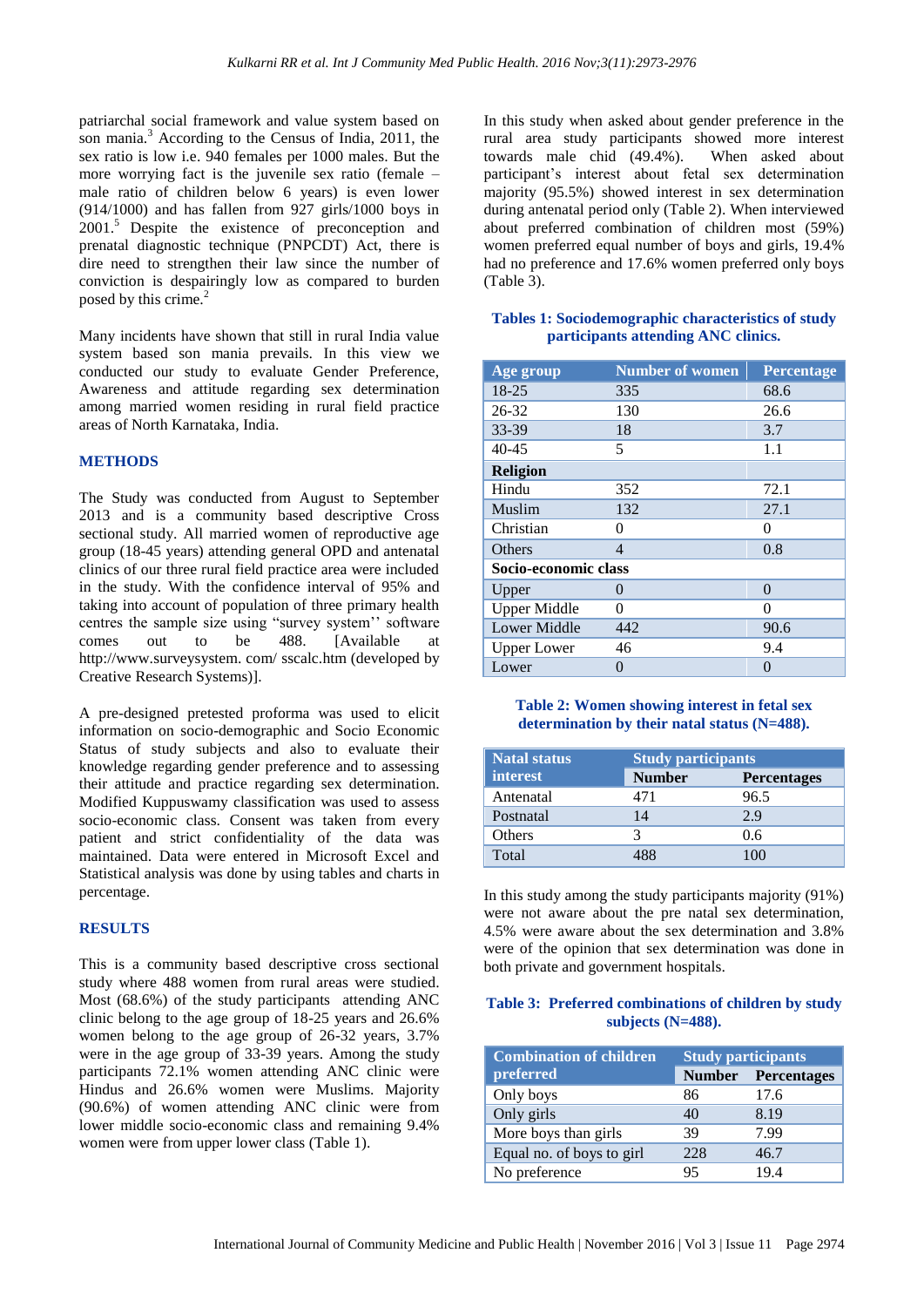When asked about the method of sex determination majority (84%) were not aware, 15% knew that it is done by Ultrasonography. In our study 75% were not aware that fetal sex determination is considered as a crime and in the remaining, only 13% knew that there is a Punishment or penalty for fetal sex determination.

#### **Table 4: Awareness of women regarding place of sex determination (N=488).**

| <b>Place of sex determination</b>                    | <b>Study participants</b> |                |  |  |  |
|------------------------------------------------------|---------------------------|----------------|--|--|--|
|                                                      | <b>Number</b>             | Percentage     |  |  |  |
| Aware                                                | 22                        | 4.5            |  |  |  |
| Pvt                                                  | $\theta$                  | $\Omega$       |  |  |  |
| Govt                                                 | 7                         | 1.4            |  |  |  |
| <b>Both</b>                                          | 19                        | 3.8            |  |  |  |
| Not aware                                            | 440                       | 91             |  |  |  |
| Know the method of sex determination                 |                           |                |  |  |  |
| Knows                                                | 6                         | 1.2            |  |  |  |
| Ultrasonography                                      | 72                        | 15             |  |  |  |
| With needle                                          | $\theta$                  | $\overline{0}$ |  |  |  |
| Others                                               | $\overline{0}$            | $\overline{0}$ |  |  |  |
| Not known                                            | 410                       | 84             |  |  |  |
| Fetal sex determination is considered as a crime     |                           |                |  |  |  |
| Aware as crime                                       | 95                        | 25             |  |  |  |
| Not aware                                            | 365                       | 75             |  |  |  |
| Punishment or penalty for fetal sex determination    |                           |                |  |  |  |
| Know about                                           | 65                        | 13             |  |  |  |
| Punishment/Penalty                                   |                           |                |  |  |  |
| Not known                                            | 374                       | 76             |  |  |  |
| Type of punishment given for fetal sex determination |                           |                |  |  |  |
| Fine in the form of rupees.                          | 34                        | 6.9            |  |  |  |
| Jail                                                 | 3                         | 0.6            |  |  |  |
| Jail and fine                                        | 27                        | 5.5            |  |  |  |
| Not known about the                                  | 424                       | 86             |  |  |  |
| fine/Punishment                                      |                           |                |  |  |  |
| Punishment to the doctor for the crime               |                           |                |  |  |  |
| Aware                                                | 51                        | 10.4           |  |  |  |
| Not aware                                            | 437                       | 89.5           |  |  |  |
| Type of punishment to the doctor for the crime       |                           |                |  |  |  |
| Cancellation of doctors                              | 4                         | 0.08           |  |  |  |
| registration                                         |                           |                |  |  |  |
| Fine                                                 | 10                        | 0.2            |  |  |  |
| Jail and fine                                        | 20                        | 4.1            |  |  |  |
| Not known                                            | 454                       | 94             |  |  |  |

#### **Table 5: Reason for desiring for next child by gender of the child.**

| <b>No. reasons</b> | <b>Earning</b><br>hand for<br>family | <b>For</b><br>family<br>growth | Old age<br>dependency |
|--------------------|--------------------------------------|--------------------------------|-----------------------|
| Boy                | 334                                  | 334                            | 378                   |
| Girl               | 154                                  | 154                            | 110                   |
| Either             | 167                                  | 167                            | 268                   |
| No preference      | 170                                  | 170                            | 134                   |

Among the study participants majority (89.5%) did not knew that there is a punishment to the doctor for the crime (Table 4). In this study, majority (69%) of the study participants are of the opinion that boys are source of income for the family, helpful for the family growth and also helpful during old age dependency (Table 5).

#### **DISCUSSION**

This is a community based descriptive cross sectional study done to evaluate the knowledge of women residing in rural areas regarding gender preference and for assessing their attitude and practice regarding sex determination. In our study we found that gender preference was more (49.4%) for a male child which was similar to a study conducted by Vadera B et al at Jamnagar, Gujarat which also showed preference to male child was more (70.68%) among rural women. When asked about participant's interest about fetal sex determination majority (95.5%) showed interest in sex determination during antenatal period only.<sup>3</sup>

In this study among the study participants majority (91%) were not aware about the pre natal sex determination, 4.5% were aware about the sex determination and 3.8% were of the opinion that sex determination was done in both private and government hospitals. When asked about the method of sex determination majority (84%) were not aware, 15% knew that it is done by Ultrasonography.

In our study 75% were unaware that fetal sex determination is considered as a crime and in the remaining, only 13% knew that there is a Punishment or penalty for fetal sex determination which was in contrast to that reported by Khandelwal Vidit et al conducted at Ujjain where 79% of the study participants were aware about the place for sex determination out of which 78% study participants mentioned that private hospital is a place for fetal sex determination and 77.5% study participants were also aware about the technique which is used for fetal sex determination.<sup>2</sup> In a study conducted by Shrivastav et al at Bareilly showed that majority (80%) of study participants were aware about the prenatal sex determination but 67% of participants were unaware about PNDT act.<sup>5</sup> In contrast to this a study conducted by Ghose S et al found that 95% of the study participants were aware about the availability of a method for sex determination.<sup>6</sup> When asked about the preference for male child majority (69%) are of the opinion that boys are earning hand for the family, helpful for the family growth and also helpful during old age dependency. In NFHS 2 survey also similar results were noted where they told that the male are required for family growth followed by old age dependency were the causes for desiring the boy as a next child.<sup>7</sup>

#### **CONCLUSION**

This study explores still son preference is prevalent in rural areas. The PCNDT Act must be well-enacted in